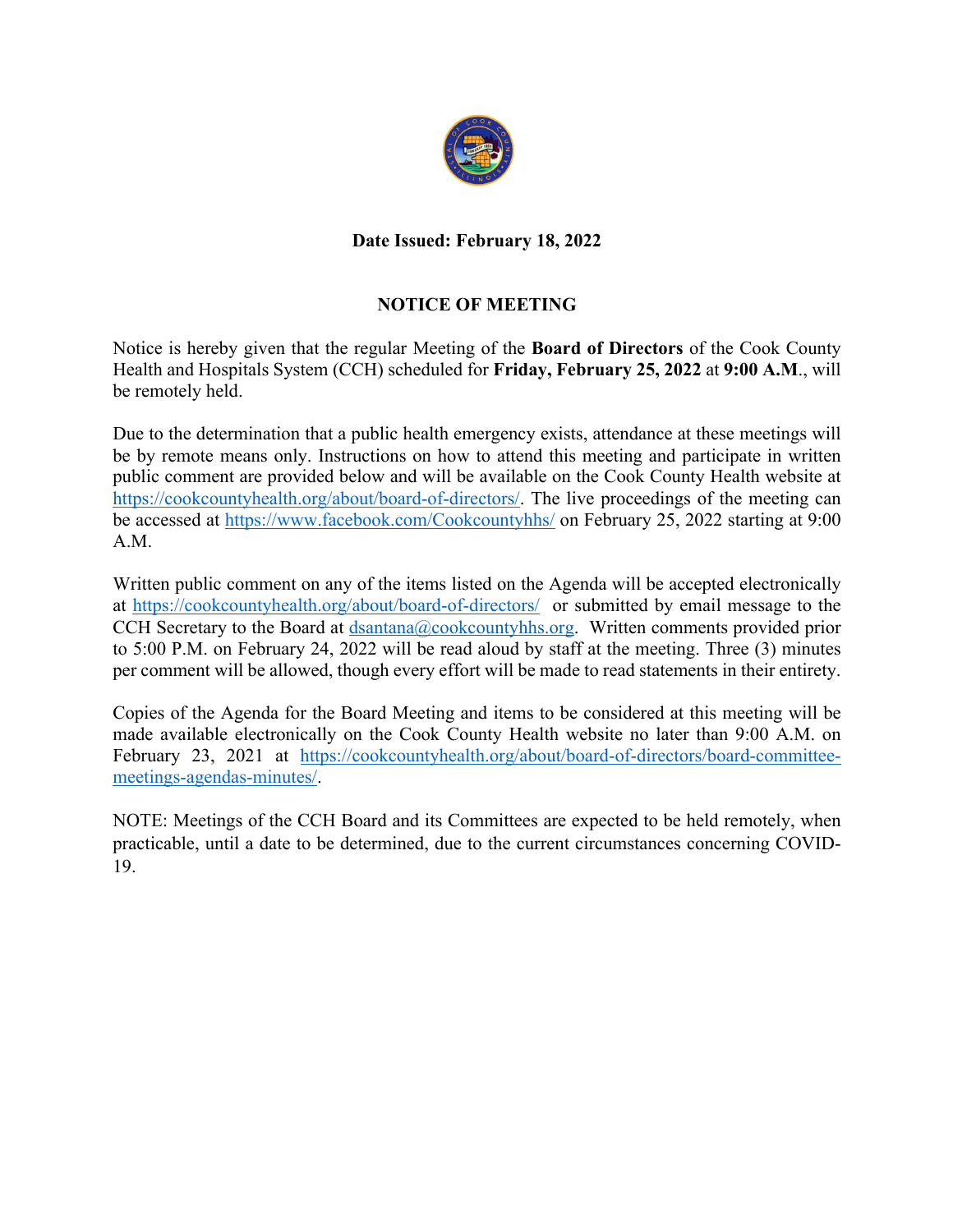# **BOARD OF DIRECTORS AGENDA**

Date Issued: February 18, 2022

The **Board of Directors** of the Cook County Health and Hospitals System (CCHHS) will meet on **Friday, February 25, 2022** at the hour of **9:00 A.M.** The meeting will be held by remote means only, due to the determination that a public health emergency exists. Instructions for how to remotely attend this meeting and provide electronically submitted written public comment are below and will be provided on the Cook County Health webpage at https://cookcountyhealth.org/about/boardof-directors/ on February 18, 2022. The live proceedings of the meeting can be accessed at https://www.facebook.com/Cookcountyhhs/ at the start time of the meeting. At the meeting, the Board will consider the following:

### **I. Attendance/Call to Order 9:00**/Chair Taylor

### **II. Employee Recognition 9:00-9:15/**Israel Rocha, Jr.

**III. Electronically Submitted Public Speaker Testimony 9:15-9:30**

*Please be advised that those wishing to provide public testimony will be required to submit it electronically in advance of the meeting; there will not be testimony provided orally by members of the public at this meeting. Written public comment on any of the items listed on the Agenda will be accepted electronically at https://cookcountyhealth.org/about/board-of-directors/ or submitted by email message to the CCH Secretary to the Board at dsantana@cookcountyhhs.org. Written comments provided prior to 5:00 P.M. on February 24, 2022 will be read aloud by staff at the meeting. Three (3) minutes per comment will be allowed, though every effort will be made to read statements in their entirety.*

# **IV. Board Resolutions 9:30-9:35/**Chair Taylor

- **A.** Resolution honoring Dr. Connie Mennella
- **B.** Resolution honoring Dr. Suja Mathew

# **V. Board and Committee Reports**

| A. Minutes of the Board of Directors Meeting, January 28, 2022                                                                  | 9:35-9:35/Chair Taylor         |
|---------------------------------------------------------------------------------------------------------------------------------|--------------------------------|
| <b>B.</b> Human Resources Committee Meeting, February 17, 2022<br>i. Meeting Minutes, which include the following action items: | 9:35-9:40/Director Prendergast |
| • Proposed Collective Bargaining Agreements (CBAs), including an                                                                |                                |

between the County of Cook and the following entities: - The International Union of Operating Engineers, AFL-CIO Local 399; and

economic package (wage increases and healthcare), negotiated

- The House Staff Association of Cook County, representing all postgraduate level physicians and dentists (Interns, Residents and Fellows).

**Time/Presenter** (times are approximate)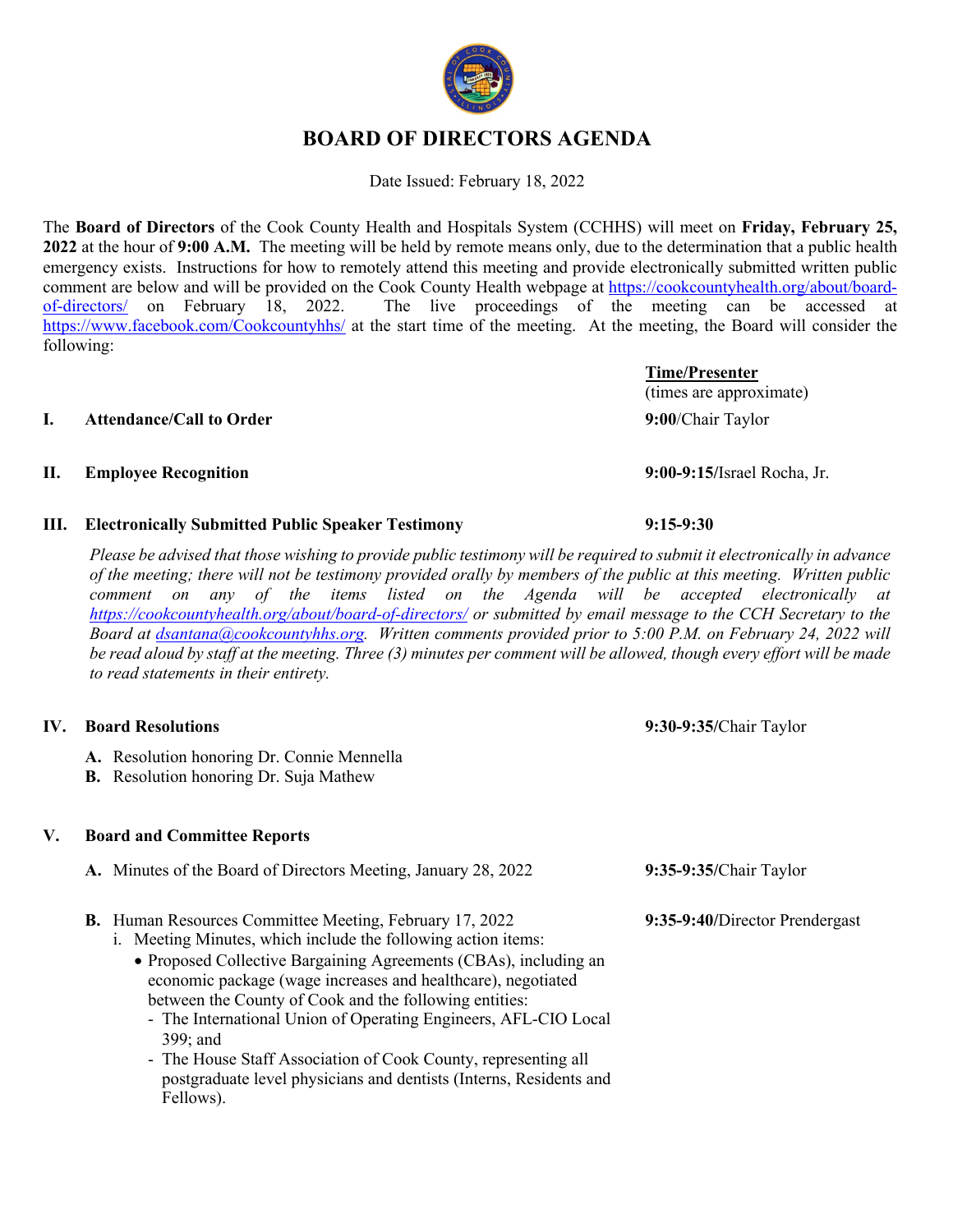|     | C. Managed Care Committee Metrics<br>i. Metrics Review (Committee did not meet in February)<br>ii. Review of Health Equity Updates presentation (originally presented at                                                                     | 9:40-10:20/Director Munar,<br>Aaron Galeener<br>and Dr. Yvonne Collins |
|-----|----------------------------------------------------------------------------------------------------------------------------------------------------------------------------------------------------------------------------------------------|------------------------------------------------------------------------|
|     | January Managed Care Committee Meeting)                                                                                                                                                                                                      |                                                                        |
|     | D. Quality and Patient Safety Committee Meeting, February 17, 2022<br>i. Meeting Minutes, which include the following action items:<br>• Stroger Hospital and Provident Hospital Medical Staff Appointments<br>/ Reappointments / Changes    | 10:20-10:25/Director Gugenheim                                         |
|     | E. Finance Committee Meeting, February 17, 2022<br>Meeting Minutes, which include the following action items:<br>1.<br>• Contracts and Procurement Items<br>• Receive and File CCH Grant Award-Related Items<br>• Proposed Transfer of Funds | 10:25-10:30/Director Reiter                                            |
| VI. | <b>Action Items</b>                                                                                                                                                                                                                          |                                                                        |
|     | <b>Contracts and Procurement Items</b><br>A.                                                                                                                                                                                                 | 10:30-10:30/Charles Jones                                              |
|     | <b>B.</b><br>Any items listed under Sections IV, V, VI and IX                                                                                                                                                                                |                                                                        |
|     | VII. Report from Chair of the Board                                                                                                                                                                                                          | 10:30-10:35/Chair Taylor                                               |
|     | <b>VIII. Report from Chief Executive Officer</b>                                                                                                                                                                                             | 10:35-11:20/Israel Rocha, Jr.                                          |
|     | FY23-FY25 Strategic Plan Update<br><b>A.</b>                                                                                                                                                                                                 |                                                                        |
| IX. | <b>Closed Meeting Items</b>                                                                                                                                                                                                                  | 11:20-11:30                                                            |

- **A.** Claims and Litigation
- **B.** Discussion of Personnel Matters

**V. Board and Committee Reports (continued)**

**C.** Human Resources Committee Meeting Minutes, February 17, 2022

### Closed Meeting

Motion to recess the open meeting and convene into a closed meeting, pursuant to the following exceptions to the Open Meetings Act:

**5 ILCS 120/2(c)(1),** regarding "the appointment, employment, compensation, discipline, performance, or dismissal of specific employees of the public body or legal counsel for the public body, including hearing testimony on a complaint lodged against an employee of the public body or against legal counsel for the public body to determine its validity,"

**5 ILCS 120/2(c)(2),** regarding "collective negotiating matters between the public body and its employees or their representatives, or deliberations concerning salary schedules for one or more classes of employees,"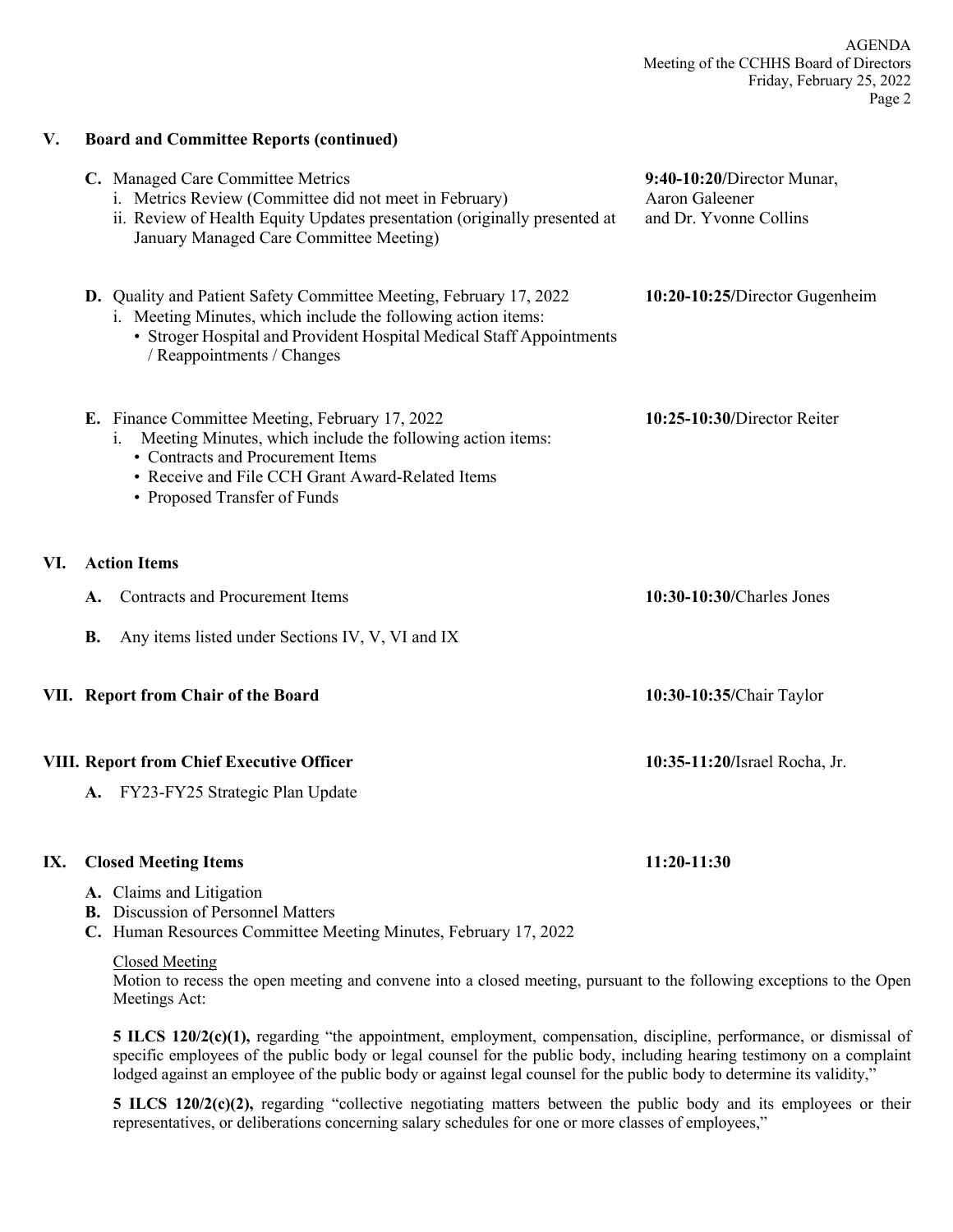### **IX. Closed Meeting Items (continued)**

**5 ILCS 120/2(c)(11)**, regarding "litigation, when an action against, affecting or on behalf of the particular body has been filed and is pending before a court or administrative tribunal, or when the public body finds that an action is probable or imminent, in which case the basis for the finding shall be recorded and entered into the minutes of the closed meeting,"

**5 ILCS 120/2(c)(12)**, regarding "the establishment of reserves or settlement of claims as provided in the Local Governmental and Governmental Employees Tort Immunity Act, if otherwise the disposition of a claim or potential claim might be prejudiced, or the review or discussion of claims, loss or risk management information, records, data, advice or communications from or with respect to any insurer of the public body or any intergovernmental risk management association or self insurance pool of which the public body is a member," and

**5 ILCS 120/2(c)(17)**, regarding "the recruitment, credentialing, discipline or formal peer review of physicians or other health care professionals, or for the discussion of matters protected under the federal Patient Safety and Quality Improvement Act of 2005, and the regulations promulgated thereunder, including 42 C.F.R. Part 3 (73 FR 70732), or the federal Health Insurance Portability and Accountability Act of 1996, and the regulations promulgated thereunder, including 45 C.F.R. Parts 160, 162, and 164, by a hospital, or other institution providing medical care, that is operated by the public body."

### **X. Adjourn**

The next regular meeting of the Board of Directors is scheduled for Friday, March 25, 2022 at 9:00 A.M.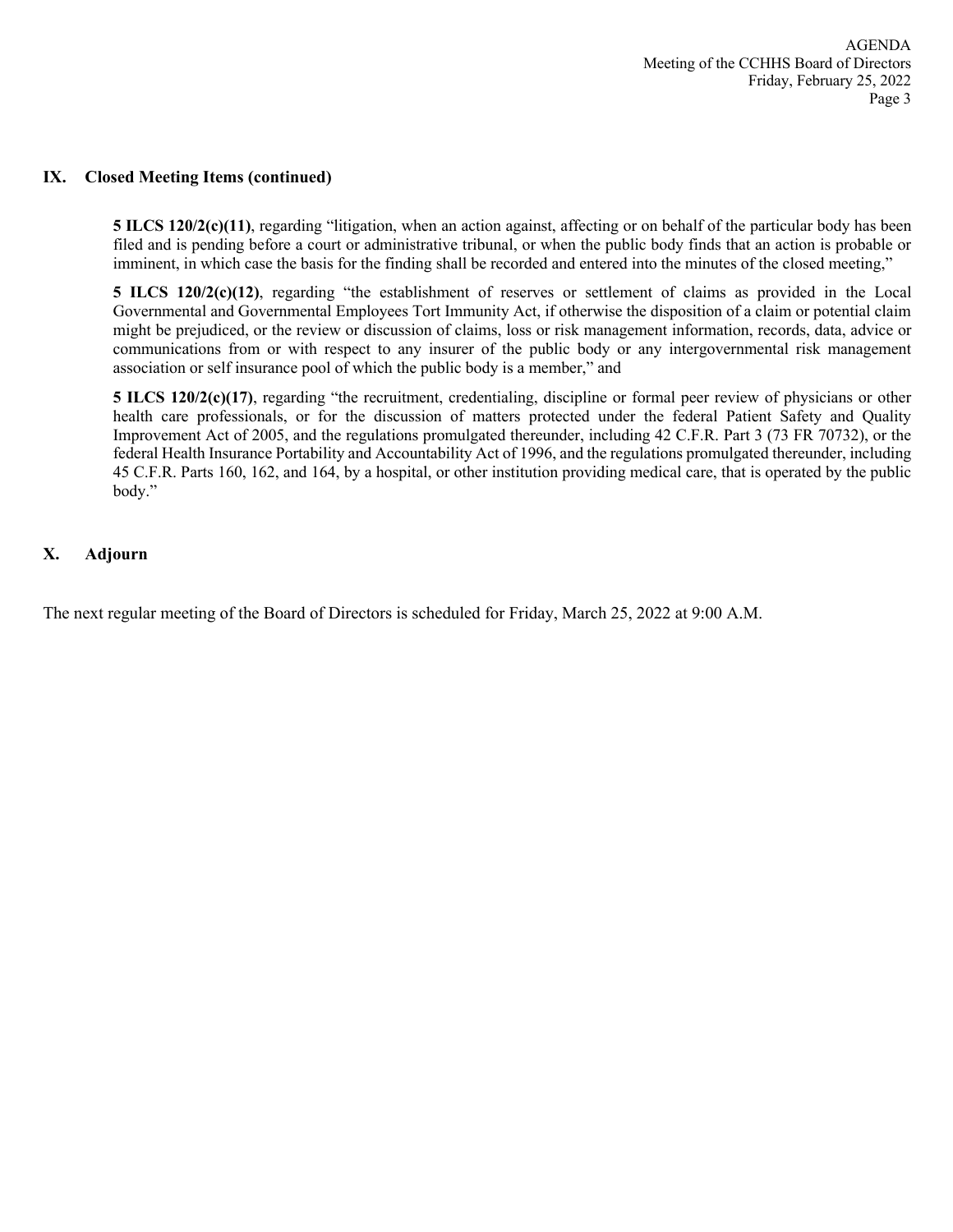| Request                   |                                      |                                                 | Fiscal impact not | <b>Method of</b>                 | Total # of bidders/ RFP<br>responses / GPO | <b>Affiliate</b> |  |  |
|---------------------------|--------------------------------------|-------------------------------------------------|-------------------|----------------------------------|--------------------------------------------|------------------|--|--|
| #                         | <b>Vendor/Entity</b>                 | <b>Service or Product</b>                       | to exceed:        | acquisition                      | companies available                        | / System         |  |  |
| <b>Increase Contracts</b> |                                      |                                                 |                   |                                  |                                            |                  |  |  |
|                           |                                      |                                                 |                   |                                  |                                            |                  |  |  |
|                           | Vaya Workforce                       |                                                 |                   | This request -                   | Original contract -                        |                  |  |  |
|                           | Solutions, LLC                       | Service<br>contract                             |                   | noncompetitive                   | competitive GPO                            |                  |  |  |
|                           | (formerly Vizient,                   | management and nursing                          |                   | process leveraging               | process in 2019/1                          |                  |  |  |
| 1                         | $lnc.$ )<br>Vitalant, the            | registry services                               | \$64,155,000.00   | existing contract                | vendor available                           | System           |  |  |
|                           | successor in                         |                                                 |                   |                                  |                                            |                  |  |  |
|                           | interest to the                      | Product and<br>Service -                        |                   | This request -                   | Original contract -                        |                  |  |  |
|                           | Institute for                        | blood, blood products,                          |                   | noncompetitive                   | competitive RFP                            |                  |  |  |
|                           | Transfusion                          | of Blood<br>directorship                        |                   | process leveraging               | process in 2017/2                          |                  |  |  |
| $\overline{2}$            | Medicine                             | <b>Bank</b>                                     | \$3,375,000.00    | existing contract                | responses                                  | System           |  |  |
|                           |                                      | Covid-19<br>Service<br>$\overline{\phantom{a}}$ |                   |                                  |                                            |                  |  |  |
|                           | Farmworker and                       | education and materials                         |                   | This request -                   | Original contract -                        |                  |  |  |
|                           | Landscaper                           | distribution as part of                         |                   | noncompetitive                   | competitive RFP                            |                  |  |  |
|                           | Advisory Project -                   | IDPH Mass Vaccination                           | \$120,000.00      | process leveraging               | process in 2021/17                         |                  |  |  |
| 3                         | <b>FLAP</b>                          | Grant                                           | (grant funded)    | existing contract                | responses                                  | <b>CCDPH</b>     |  |  |
|                           |                                      |                                                 |                   |                                  |                                            |                  |  |  |
|                           | <b>Extend Contract</b>               |                                                 |                   |                                  |                                            |                  |  |  |
|                           |                                      |                                                 |                   | This request -                   |                                            |                  |  |  |
|                           | Barton-Carey                         |                                                 |                   | noncompetitive                   | Original contract -                        |                  |  |  |
|                           | Medical Products,                    | Service - custom burn                           |                   | process leveraging               | competitive RFP                            |                  |  |  |
| 4                         | Inc.                                 | garments on-site                                | No fiscal impact  | existing contract                | process in 2017                            | System           |  |  |
|                           |                                      |                                                 |                   |                                  |                                            |                  |  |  |
|                           | <b>Extend and increase Contracts</b> |                                                 |                   |                                  |                                            |                  |  |  |
|                           |                                      |                                                 |                   |                                  | Original contract -                        |                  |  |  |
|                           |                                      | Service - facility support                      |                   | This request -<br>noncompetitive | Emergency                                  |                  |  |  |
|                           | Jones Lang LaSalle                   | and assessment services                         |                   | process leveraging               | Purchase process in                        |                  |  |  |
| 5                         | Americas, Inc.                       | for Stroger Hospital                            | \$1,125,162.00    | existing contract                | 2021                                       | <b>SHCC</b>      |  |  |
|                           |                                      |                                                 |                   |                                  |                                            |                  |  |  |
|                           |                                      | Service - maintenance,                          |                   |                                  |                                            |                  |  |  |
|                           | Soft Computer                        | software<br>support,                            |                   |                                  |                                            |                  |  |  |
|                           | Consultants, Inc.                    | enhancements<br>and                             |                   |                                  |                                            |                  |  |  |
|                           | d/b/a SCC Soft                       | the<br>hardware<br>for                          |                   |                                  |                                            |                  |  |  |
| 6                         | Computer                             | laboratory system                               | \$1,000,000.00    | Sole Source                      | n/a                                        | System           |  |  |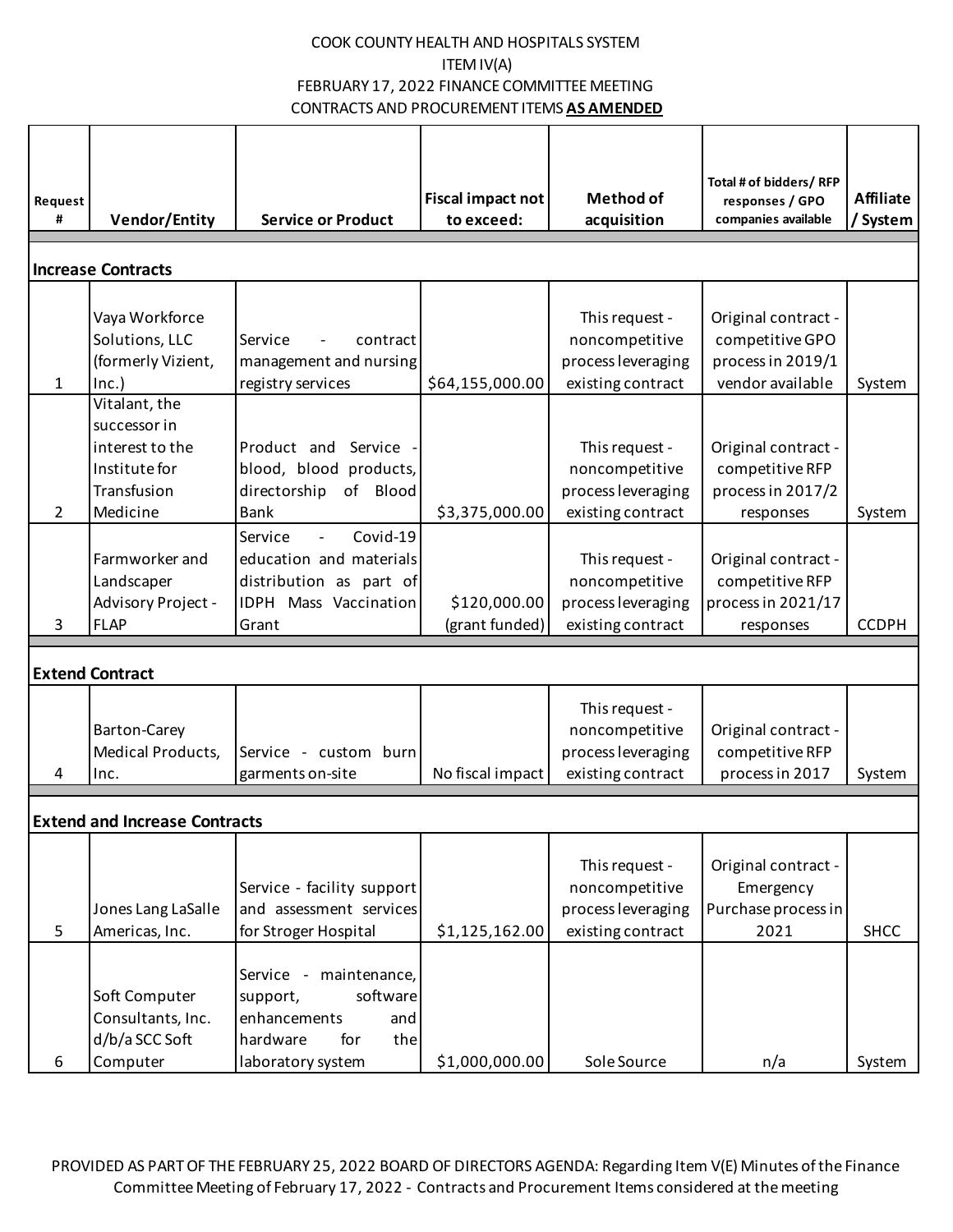| Request        |                                                  |                                                     | <b>Fiscal impact not</b> | <b>Method of</b>                 | Total # of bidders/RFP<br>responses / GPO | <b>Affiliate</b> |  |  |
|----------------|--------------------------------------------------|-----------------------------------------------------|--------------------------|----------------------------------|-------------------------------------------|------------------|--|--|
| #              | <b>Vendor/Entity</b>                             | <b>Service or Product</b>                           | to exceed:               | acquisition                      | companies available                       | / System         |  |  |
|                | <b>Extend and Increase Contracts (continued)</b> |                                                     |                          |                                  |                                           |                  |  |  |
|                |                                                  |                                                     |                          |                                  |                                           |                  |  |  |
|                |                                                  | Service - linen control                             |                          |                                  |                                           |                  |  |  |
|                | (IPA) ONE d/b/a                                  | (ScrubEx surgical scrubs                            |                          |                                  |                                           | SHCC,            |  |  |
| $\overline{7}$ | Med One                                          | supply dispenser)                                   | \$945,600.00             | Sole Source                      | n/a                                       | PHCC             |  |  |
|                |                                                  |                                                     |                          |                                  |                                           |                  |  |  |
|                |                                                  | telephonic<br>Service<br>and<br>interpreter         |                          | This request -<br>noncompetitive | Original contract -<br>competitive RFP    |                  |  |  |
|                | CyraCom                                          | document<br>translation                             |                          | process leveraging               | process in 2017/10                        |                  |  |  |
| 8              | International, LLC                               | services                                            | \$170,000.00             | existing contract                | responses                                 | System           |  |  |
|                |                                                  |                                                     |                          |                                  |                                           |                  |  |  |
|                |                                                  | Service<br>peritoneal                               |                          |                                  |                                           |                  |  |  |
|                | Dialysis Care Center                             | staffing<br>dialysis<br>nurse                       |                          |                                  |                                           |                  |  |  |
| 9              | Management, LLC                                  | resources                                           | \$150,000.00             | Sole Source                      | n/a                                       | System           |  |  |
|                |                                                  |                                                     |                          |                                  |                                           |                  |  |  |
|                | Quick Leonard<br>Kieffer, a Limited              |                                                     |                          | This request -                   | Original contract -                       |                  |  |  |
|                | Liability                                        |                                                     |                          | noncompetitive                   | Emergency                                 |                  |  |  |
|                | Corporation d/b/a                                | Service<br>executive                                |                          | process leveraging               | Purchase process in                       |                  |  |  |
| 10             | QLK, LLC                                         | recruitment                                         | \$129,542.00             | existing contract                | 2021                                      | System           |  |  |
|                |                                                  |                                                     |                          |                                  |                                           |                  |  |  |
|                |                                                  | Dermatology<br>Services -                           |                          |                                  |                                           |                  |  |  |
|                | Aleksandar Krunic,                               | consultant<br>for<br>the<br>Micrographic<br>Surgery |                          |                                  |                                           |                  |  |  |
| 11             | <b>MD</b>                                        | (MOHS) Clinic                                       | \$100,800.00             | Sole Source                      | n/a                                       | System           |  |  |
|                |                                                  |                                                     |                          |                                  |                                           |                  |  |  |
|                | <b>Amend, Extend and Increase Contracts</b>      |                                                     |                          |                                  |                                           |                  |  |  |
|                | Superior Health                                  |                                                     |                          |                                  |                                           |                  |  |  |
|                | Linens, LLC                                      |                                                     |                          | This request -                   | Original contract -                       |                  |  |  |
|                | (formerly 9W Halo                                | laundry and<br>Service -                            |                          | noncompetitive                   | competitive GPO                           | SHCC,            |  |  |
|                | OpCo, LP d/b/a                                   | linen<br>management                                 |                          | process leveraging               | process in 2019/3                         | PHCC,            |  |  |
| 12             | Angelica)                                        | services                                            | \$6,445,650.00           | existing contract                | vendors available                         | CORE             |  |  |
|                |                                                  |                                                     |                          | This request -                   | Original contract -                       |                  |  |  |
|                | <b>ABM Healthcare</b>                            |                                                     |                          | noncompetitive                   | Emergency                                 |                  |  |  |
|                | Support Services,                                | Service - environmental                             |                          | process leveraging               | Purchase process in                       |                  |  |  |
| 13             | Inc.                                             | management services                                 | \$1,954,563.00           | existing contract                | 2021                                      | System           |  |  |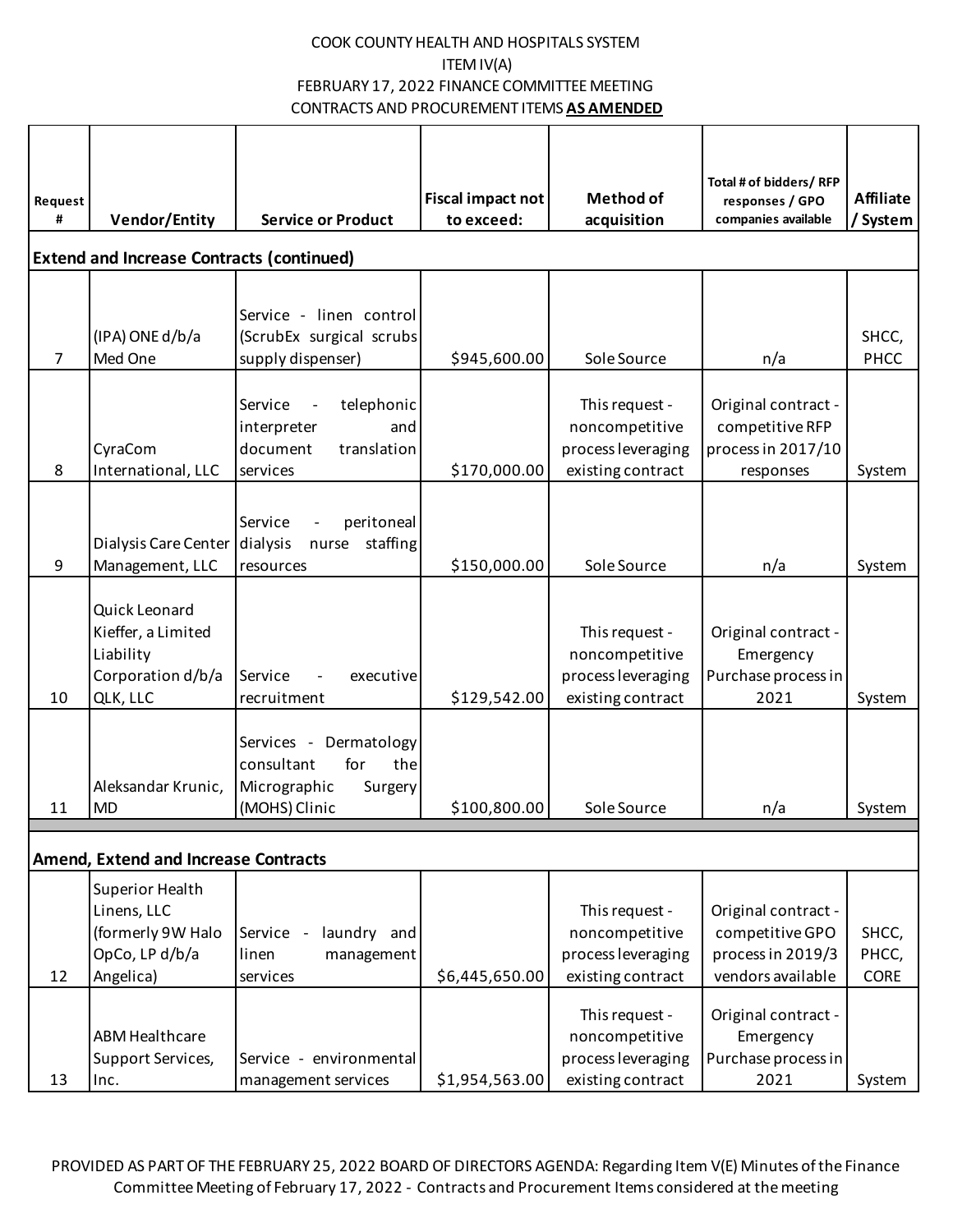| Request                                          |                          |                                                     | <b>Fiscal impact not</b> | <b>Method of</b>   | Total # of bidders/ RFP<br>responses / GPO | <b>Affiliate</b> |
|--------------------------------------------------|--------------------------|-----------------------------------------------------|--------------------------|--------------------|--------------------------------------------|------------------|
| #                                                | <b>Vendor/Entity</b>     | <b>Service or Product</b>                           | to exceed:               | acquisition        | companies available                        | / System         |
| Amend, Extend and Increase Contracts (continued) |                          |                                                     |                          |                    |                                            |                  |
|                                                  | Universal                |                                                     |                          |                    |                                            |                  |
|                                                  | Protection Service,      | Service - security services                         |                          | This request -     | Original contract -                        |                  |
|                                                  | LLC, d/b/a Allied        | Stroger<br>Hospital,<br>for                         |                          | noncompetitive     | competitive RFP                            | SHCC,            |
|                                                  | Universal Security       | Provident Hospital and                              |                          | process leveraging | process in 2016/7                          | PHCC,            |
| 14                                               | Services                 | <b>ACHN Clinics</b>                                 | \$600,000.00             | existing contract  | responses                                  | <b>ACHN</b>      |
|                                                  |                          | Medical                                             |                          |                    |                                            |                  |
|                                                  |                          | Service<br>Necessity guidelines for                 |                          |                    |                                            |                  |
| 15                                               | MCG Health, LLC          | <b>Medical Necessity Review</b>                     | \$232,532.08             | Sole Source        | n/a                                        | System           |
|                                                  |                          |                                                     |                          |                    |                                            |                  |
|                                                  | Chrysalis                |                                                     |                          |                    |                                            | Managed          |
| 16                                               | Consulting Group         | Service - crisis call center                        | \$149,999.00             | Sole Source        | n/a                                        | Care             |
|                                                  |                          | Palo<br>Alto<br>Service<br>$\overline{\phantom{a}}$ |                          | This request -     | Original contract -                        |                  |
|                                                  |                          | internet firewall security                          |                          | noncompetitive     | competitive GPO                            |                  |
|                                                  | Insight Direct USA,      | migration and Palo Pan                              |                          | process leveraging | process in 2021/3                          |                  |
| 17                                               | Inc.                     | 5250                                                | \$149,987.74             | existing contract  | vendors available                          | System           |
|                                                  |                          |                                                     |                          |                    |                                            |                  |
|                                                  | <b>Execute Contracts</b> |                                                     |                          |                    |                                            |                  |
|                                                  |                          | $\overline{\phantom{a}}$                            |                          |                    |                                            | Managed          |
| 18                                               | Cricket                  | kidney care<br>Service<br>programming               | \$9,743,760.00           | <b>RFP</b>         | $\overline{2}$                             | Care             |
|                                                  |                          |                                                     |                          |                    |                                            |                  |
|                                                  |                          | actuarial<br>Service                                |                          |                    |                                            | Managed          |
| 19                                               | Milliman Inc.            | services                                            | \$6,670,859.00           | <b>RFP</b>         | 3                                          | Care             |
|                                                  | The Board of             |                                                     |                          |                    |                                            |                  |
|                                                  | Trustees of the          |                                                     |                          |                    |                                            |                  |
|                                                  | University of            |                                                     |                          |                    |                                            |                  |
|                                                  | Illinois on Behalf of    |                                                     |                          |                    |                                            |                  |
|                                                  | the University of        |                                                     |                          |                    |                                            |                  |
|                                                  | Illinois Hospital &      | Service                                             |                          | Comparable         |                                            |                  |
|                                                  | <b>Health Sciences</b>   | neurointerventional                                 |                          | Government         |                                            |                  |
| 20                                               | Systems (UI Health)      | clinical services                                   | \$890,000.00             | Procurement        | n/a                                        | System           |
|                                                  |                          |                                                     |                          |                    |                                            |                  |
|                                                  | Olympus America,         | Product<br>disposable<br>$\blacksquare$             |                          |                    |                                            |                  |
| 21                                               | Inc.                     | surgical supplies                                   | \$750,000.00             | <b>GPO</b>         | $\overline{7}$                             | System           |